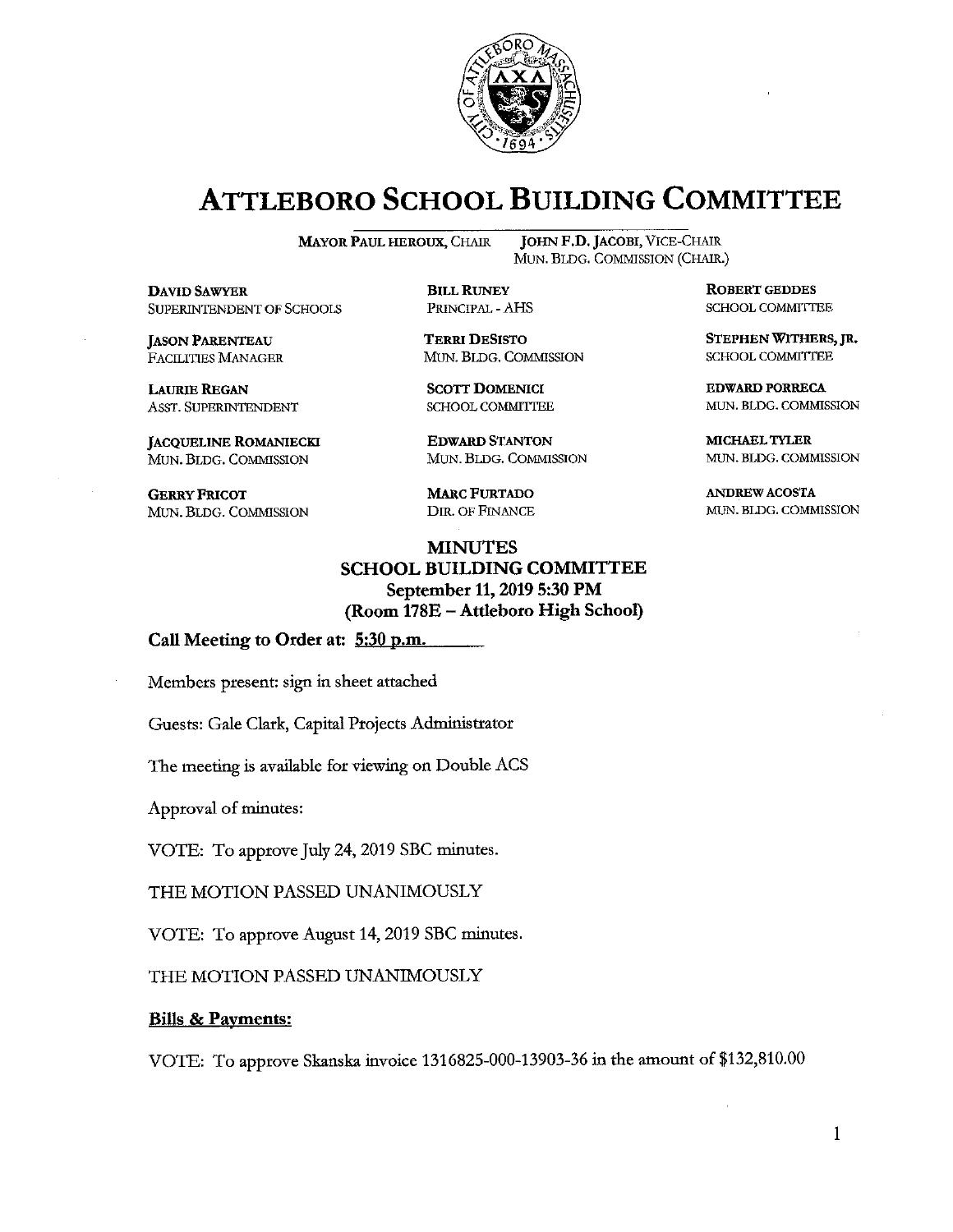#### THE MOTION PASSED UNANIMOUSLY

VOTE: To approve Kaestle Boos invoice  $\#16027.00-32$  in the amount of \$539,431.00

#### THE MOTION PASSED UNANIMOUSLY

VOTE: To approve Consigli Invoice #13 (pre-construction) in the amount of \$20,361.00

THE MOTION PASSED UNANIMOUSLY

VOTE: To approve Consigli Application 4 in the amount of \$2,300,098.00

THE MOTION PASSED UNANIMOUSLY

VOTE: To approve Columbia Gas invoice #177324 in the amount of \$5,045.33

Project update: Steve Johnson, Consigli

Most of roadwork completed. Intersection of future rotary is a 3 way stop until National Grid comes out to relocate telephone pole. Final paving Drummond St. next week. Sewer pump station almost complete setup with temp generator until power installed from National Grid. Pole set on Monday but need power underground to feed sewer pump station. Pump station being turned over by end of month to the City.

A lack of parking was identified. The intent is to transform three tennis courts to a parking, approximately 54 parking spaces which includes 2 handicap parking spaces.

National Grid easement-plan for easement has been prepared and will be submitted to City Solicitor and added on the communication for approval by Municipal Council.

Maryann Williams-Skanska stated comments were received from 90% MSBA submission. Minimal comments received, nothing of significant impact, no concerns with budget or quality of drawings. Skanksa will send a response MSBA within 10 days.

Change proposal log was reviewed and is attached to minutes.

Vice-chair Jacobi recused himself from voting on CR005-CR011 and change order #3 due to conflict of interest involving Walsh Contracting. Member Scott Domenici chaired each vote.

VOTE: To approve CR005-Existing loam discovered below ground  $=\$54,307.69$ 

#### THE MOTION PASSED UNANIMOUSLY

VOTE: To approve CR006 – Highland Park Erosion Control Changes =  $-$ \$,7559.74

#### THE MOTION PASSED UNANIMOUSLY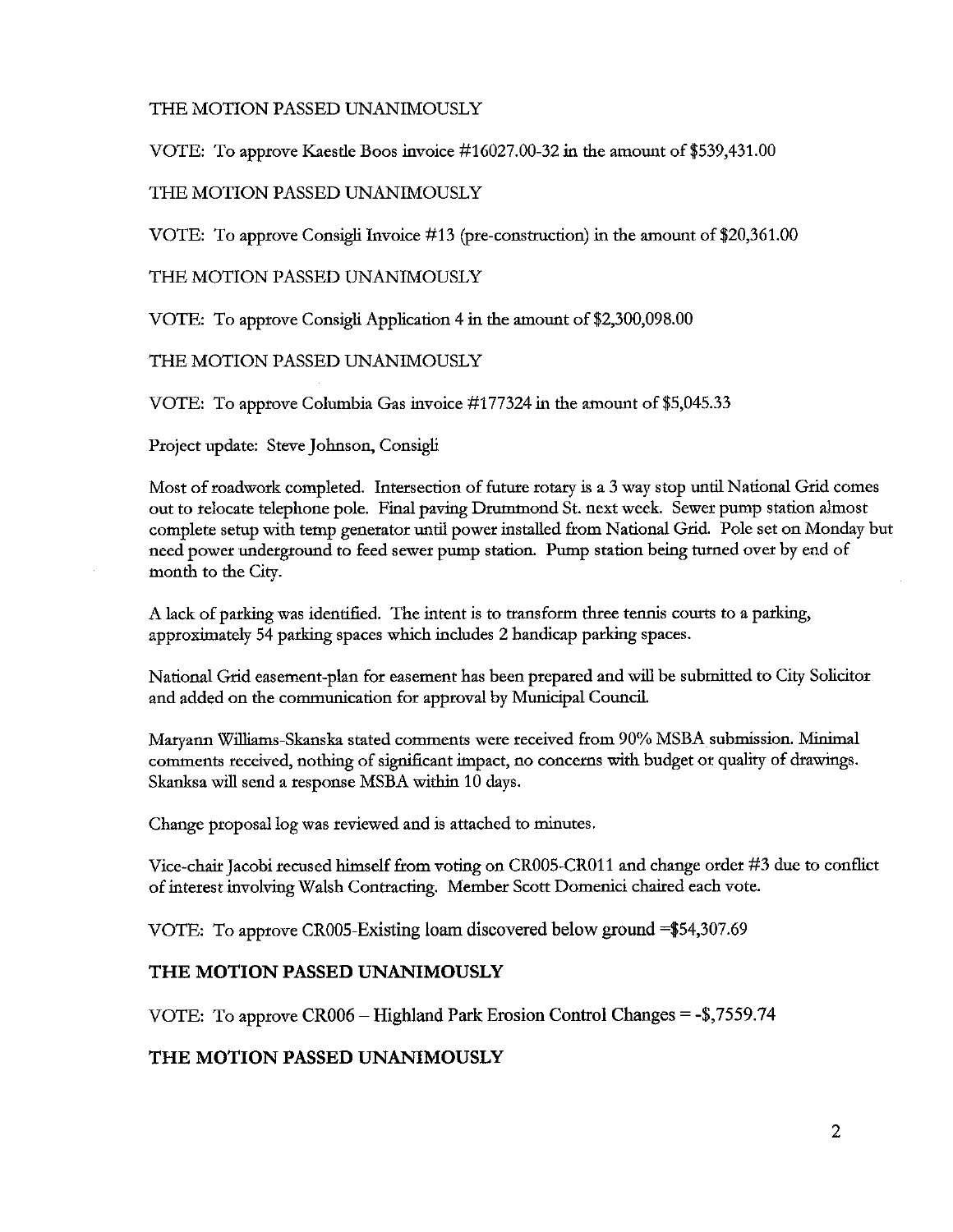VOTE: To approve  $CR009 - Electrical$  Hand Hole at Bushee = \$1,386.56

#### THE MOTION PASSED UNANIMOUSLY

VOTE: To approve CR011 – Revised Grading at Bushee Lot =  $$2,586.30$ 

#### THE MOTION PASSED UNANIMOUSLY

VOTE: To approve Owner Change Order #3 encompassing the four CRs above for a total add of \$50,720.81

### THE MOTION PASSED UNANIMOUSLY

#### **Attleboro High School**

Anjanette Kelso provided update on bid package #4 trade contractor pre-qualifications. The final trade, HVAC, 6 packages were received however Skanska is making a recommendation to approve 5 out of the 6 firms. The following firms are recommended: Arden Engineering, I&R, WF Lynch, E. Armanti & Sons, and General Mechanical.

VOTE: To approve 5 pre-qualified HVAC trade contractors as recommended by Skanksa.

#### THE MOTION PASSED UNANIMOUSLY

VOTE: To disqualify HVAC trade contractor, Harold Brothers Mechanical as recommended by Skanska.

#### THE MOTION PASSED UNANIMOUSLY

**Next Meeting Dates: October 9, 2019 November 13, 2019** December 11, 2019

Vote to adjourn: 6:26 p.m.

### **THE MOTION PASSED UNANIMOUSLY**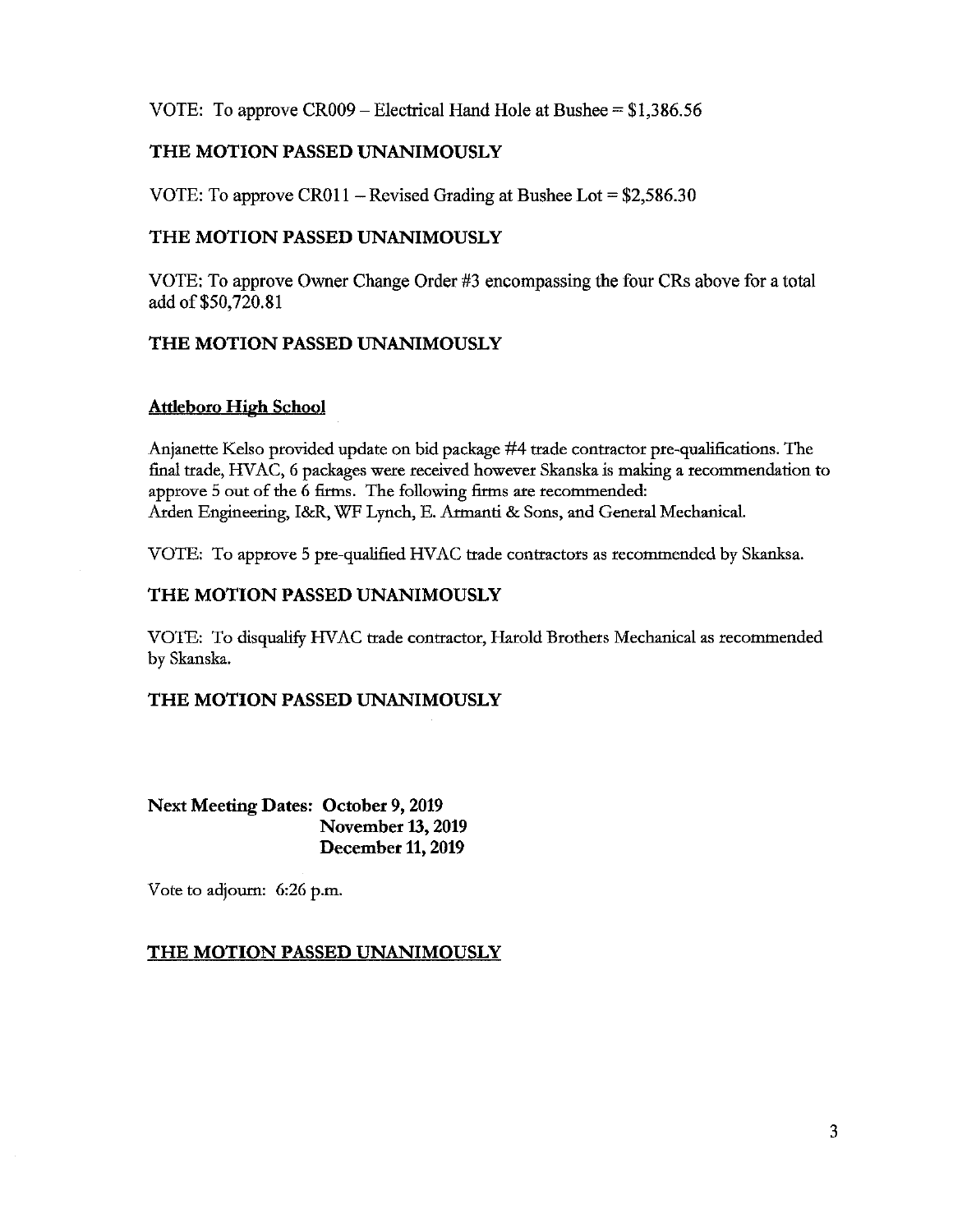#### **SBC MEETING** Attleboro High School September 11, 2019 Project: **Meeting Date: Facilitator:** Mayor Paul Heroux Place/Room: Room 178E AHS

| <b>Name</b>              | <b>Title</b>                       | <b>Company</b>           | <b>Signature</b> |
|--------------------------|------------------------------------|--------------------------|------------------|
| Paul Heroux              | Mayor                              | City of Attleboro        |                  |
| Jack Jacobi              | Vice-Chair                         | <b>SBC</b>               |                  |
| David Sawyer             | Superintendent                     | <b>Attleboro Schools</b> |                  |
| Laurie Regan             | <b>Assistant</b><br>Superintendent | <b>Attleboro Schools</b> |                  |
| <b>Bill Runey</b>        | Principal                          | Attleboro High<br>School |                  |
| Marc Furtado             | Director of<br>Finance             | <b>Attleboro Schools</b> |                  |
| Jason Parenteau          | <b>Facilities</b><br>Manager       | <b>Attleboro Schools</b> |                  |
| Scott Domenici           | <b>School</b><br>Committee         | <b>Attleboro Schools</b> | sinenici         |
| <b>Robert Geddes</b>     | School<br>Committee                | <b>Attleboro Schools</b> |                  |
| Stephen Withers, JR      | School<br>Committee                | <b>Attleboro Schools</b> |                  |
| <b>Edward Stanton</b>    | Member                             | <b>MBC</b>               | El Stars         |
| <b>Edward Porreca</b>    | Member                             | <b>MBC</b>               |                  |
| Gerry Fricot             | Member                             | <b>MBC</b>               |                  |
| Jacqueline<br>Romaniecki | Member                             | <b>MBC</b>               |                  |
| Terri DeSisto            | Member                             | <b>MBC</b>               | terri            |
| Michael Tyler            | Member                             | <b>MBC</b>               |                  |
| <b>Andrew Acosta</b>     | Member                             | <b>MBC</b>               |                  |
| Mary Ann Williams        | Program<br><b>Executive</b>        | Skanska                  | $\checkmark$     |
| Dale Caldwell            |                                    | Skanska                  |                  |

 $\frac{1}{\mathbf{R}}\mathbf{e}^{(1)}$  .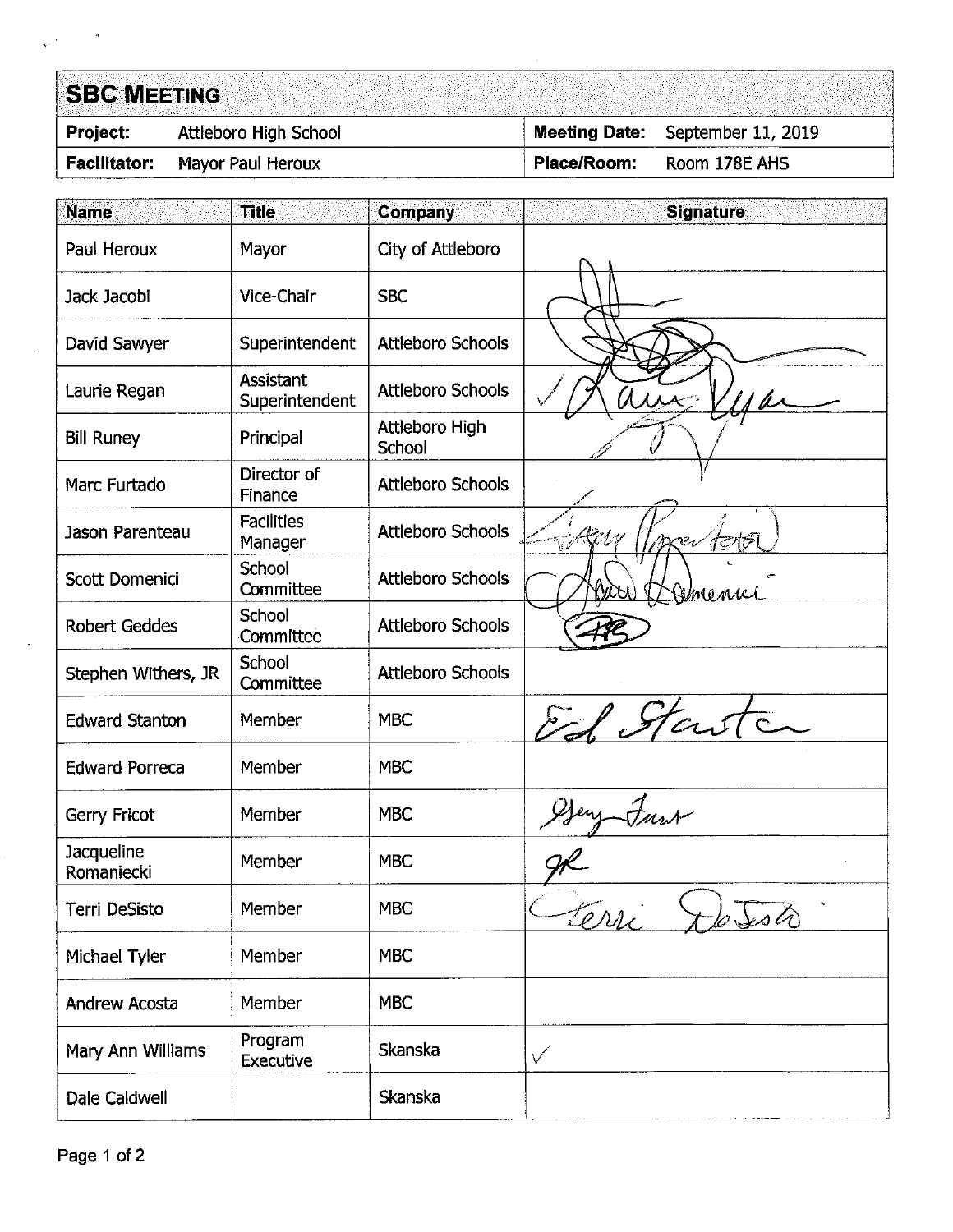| <b>Name</b>     | <b>Title</b>       | <b>Company</b> | <b>Signature</b>                                |
|-----------------|--------------------|----------------|-------------------------------------------------|
| Anjanette Kelso | Program<br>Manager | Skanska        | $\mathbf{v}^{\prime}$                           |
| Joe Milani      | Associate          | <b>KBA</b>     | √                                               |
| Craig Olsen     | Senior Architect   | <b>KBA</b>     |                                                 |
| Brian Solywoda  | Principal          | <b>KBA</b>     |                                                 |
| Steve Johnson   |                    | Consigli       | <b>TOTAL RESOLUTION CONTINUES IN THE TWO OF</b> |
|                 |                    |                |                                                 |
|                 |                    |                |                                                 |
|                 |                    |                |                                                 |
|                 |                    |                |                                                 |
|                 |                    |                |                                                 |

 $\sim 10$ 

 $\bar{z}$ 

 $\frac{1}{\mathcal{L}_\text{max}}$  ,  $\frac{1}{\mathcal{L}_\text{max}}$